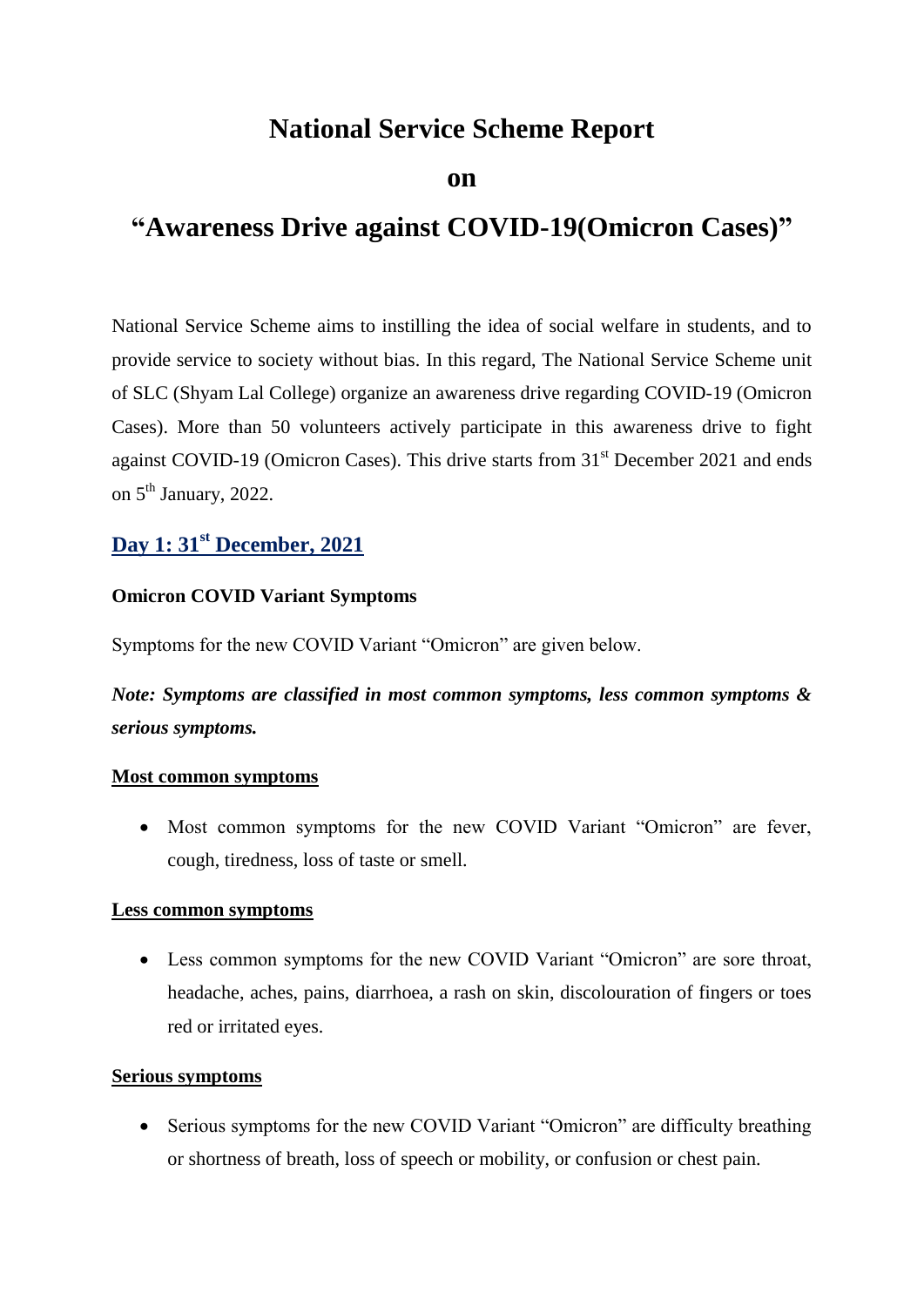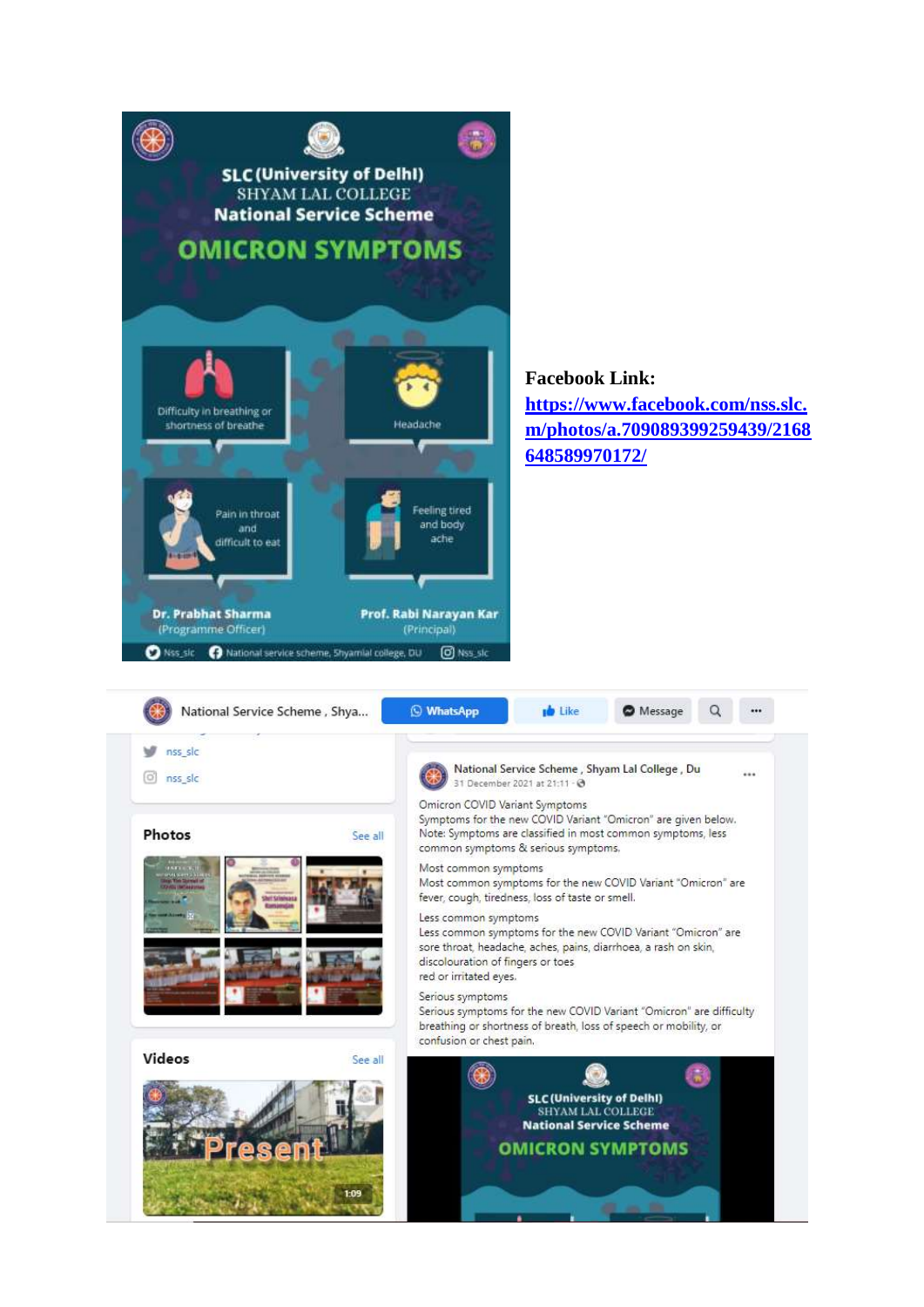## **Day 2: 1 st January, 2021**

## **Omicron COVID Variant Preventions**

Preventions for the new COVID Variant "Omicron" are given below.

- **Wash your hands oftern with soap and waer**
- **Avoid touching your eyes,noes and mouth**
- **Cover your cough or sneeze with a tissue**
- **Sanitiize your hands on regular basis**
- **Avoid close contact with people**
- **Maintaib social distance**
- **Get vaccinated**

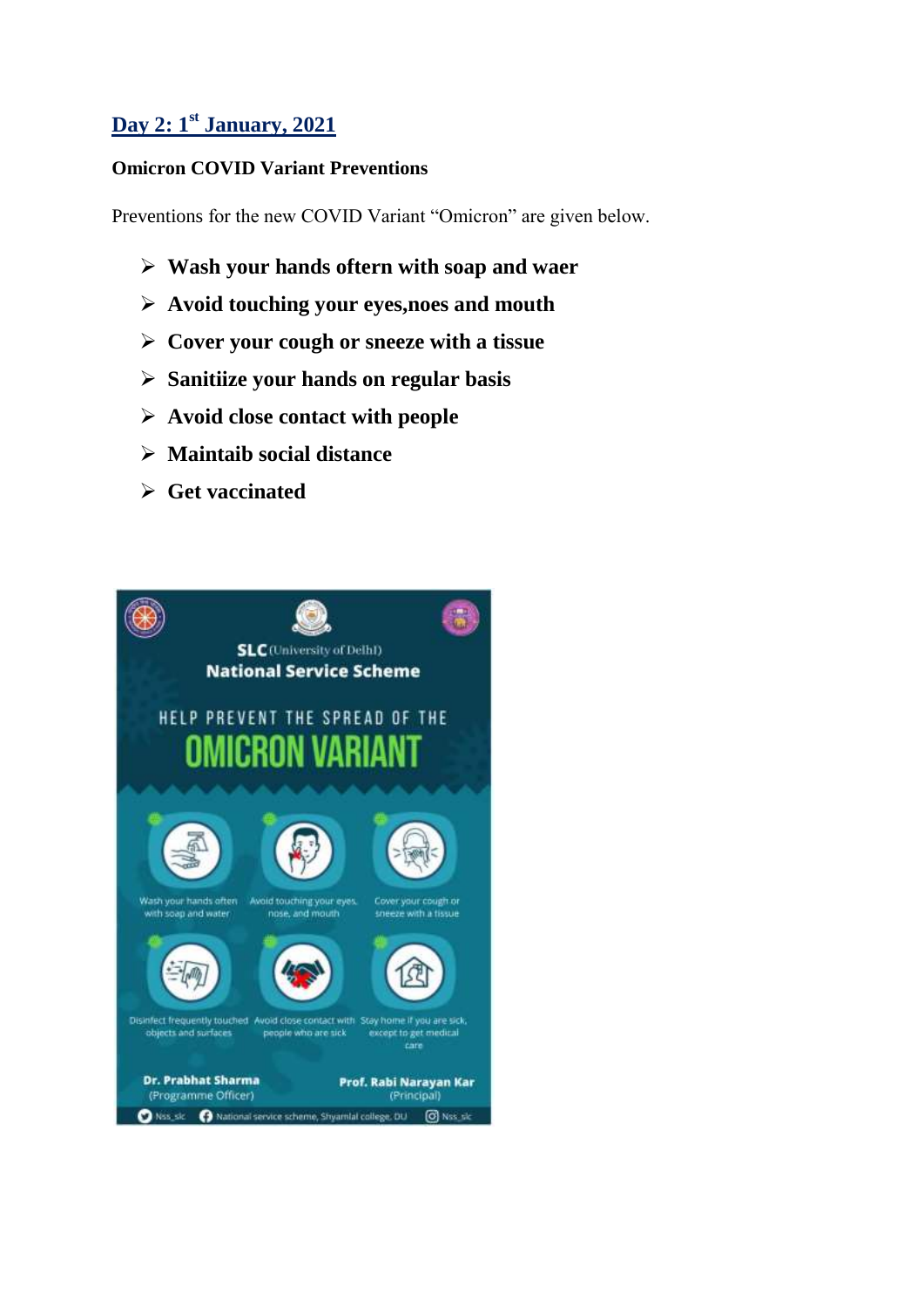

**Facebook Link: <https://www.facebook.com/nss.slc.m/photos/a.709089399259439/2169612806540417/>**

# **Day 3: 2nd January, 2021**

## **Omicron COVID Variant Preventions: Use of Sanitizer**

"Keeping our hands clean using either soap and water or an alcohol-based hand rub is always a good idea, not only to reduce the chance of catching COVID-19 but also to reduce the chance of diarrheal illnesses, which are actually easier to catch in this manner." Cleaning hands at key times with soap and water or hand sanitizer that contains at least 60% alcohol is one of the most important steps you can take to avoid getting sick and spreading germs to those around you.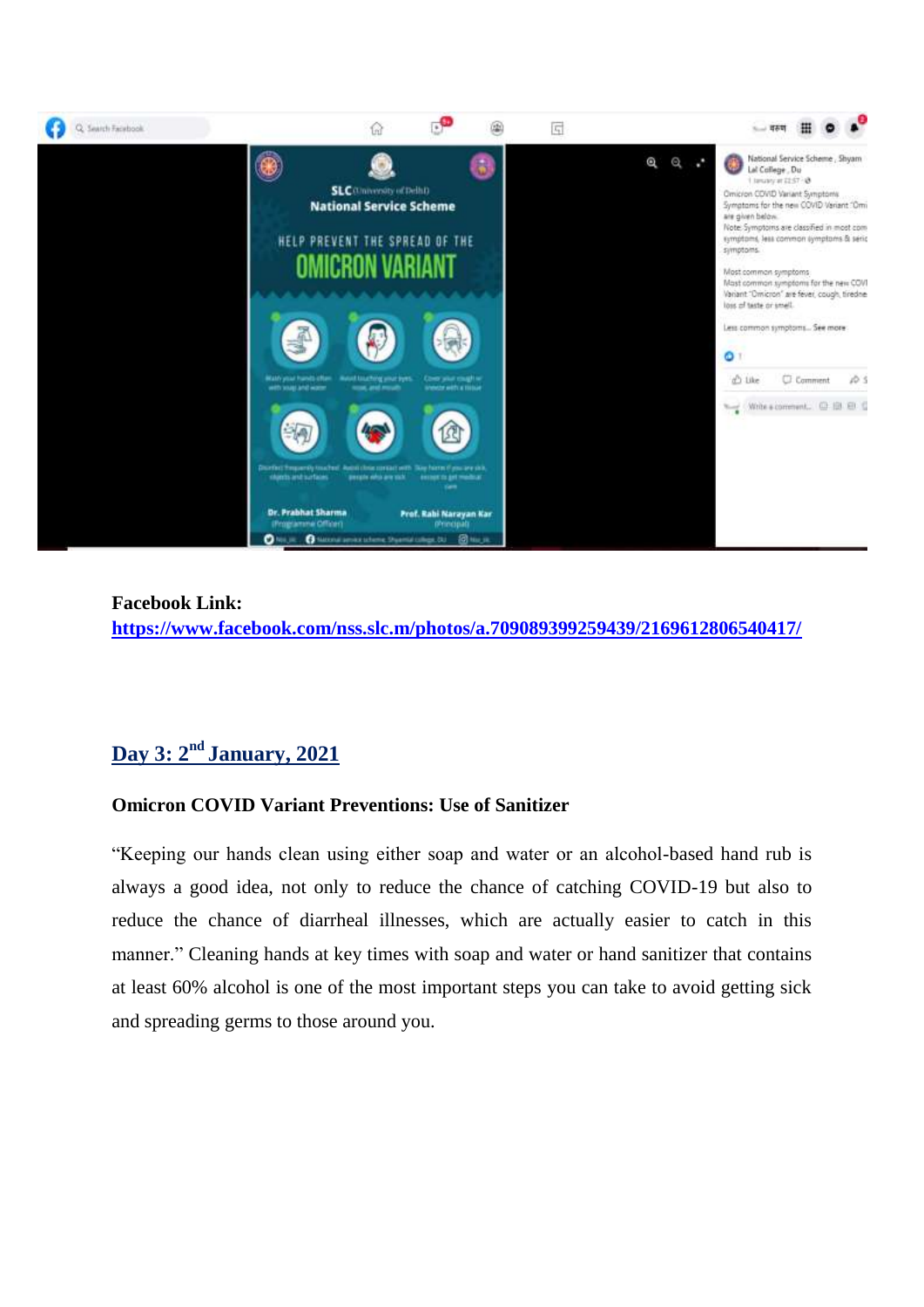

#### **Facebook Link:**

**[https://www.facebook.com/nss.slc.m/phot](https://www.facebook.com/nss.slc.m/photos/a.709089399259439/2170095163158848) [os/a.709089399259439/217009516315884](https://www.facebook.com/nss.slc.m/photos/a.709089399259439/2170095163158848)**

**[8](https://www.facebook.com/nss.slc.m/photos/a.709089399259439/2170095163158848)**

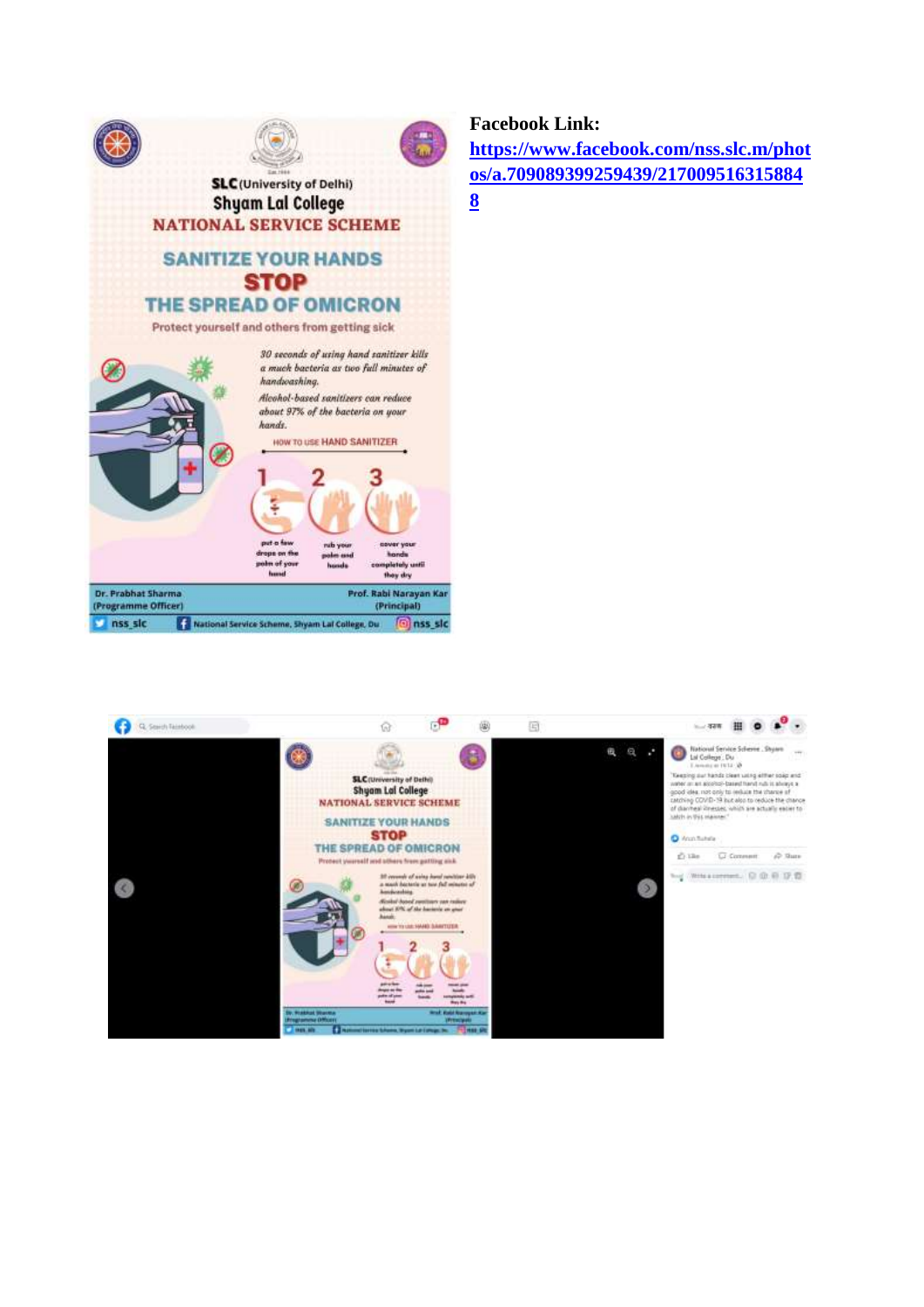## **Day 4: 3rd January, 2021**

### **Omicron COVID Variant Preventions: COVID-19 Vaccination**

The National Service Scheme Unit of Shyam Lal College invites in the Vaccination Camp in the Shaym Lal College:

Age group: 15 -18 years Timing: 10:00 am - 4:00 pm Venue: Shyam Lal College premises.

#### Note:-

Appointment can be booked on-site (walk in) Bring your Aadhar card or 10th class certificate.





## **Facebook Link: <https://www.facebook.com/nss.slc.m/photos/a.709089399259439/2170819069753124>**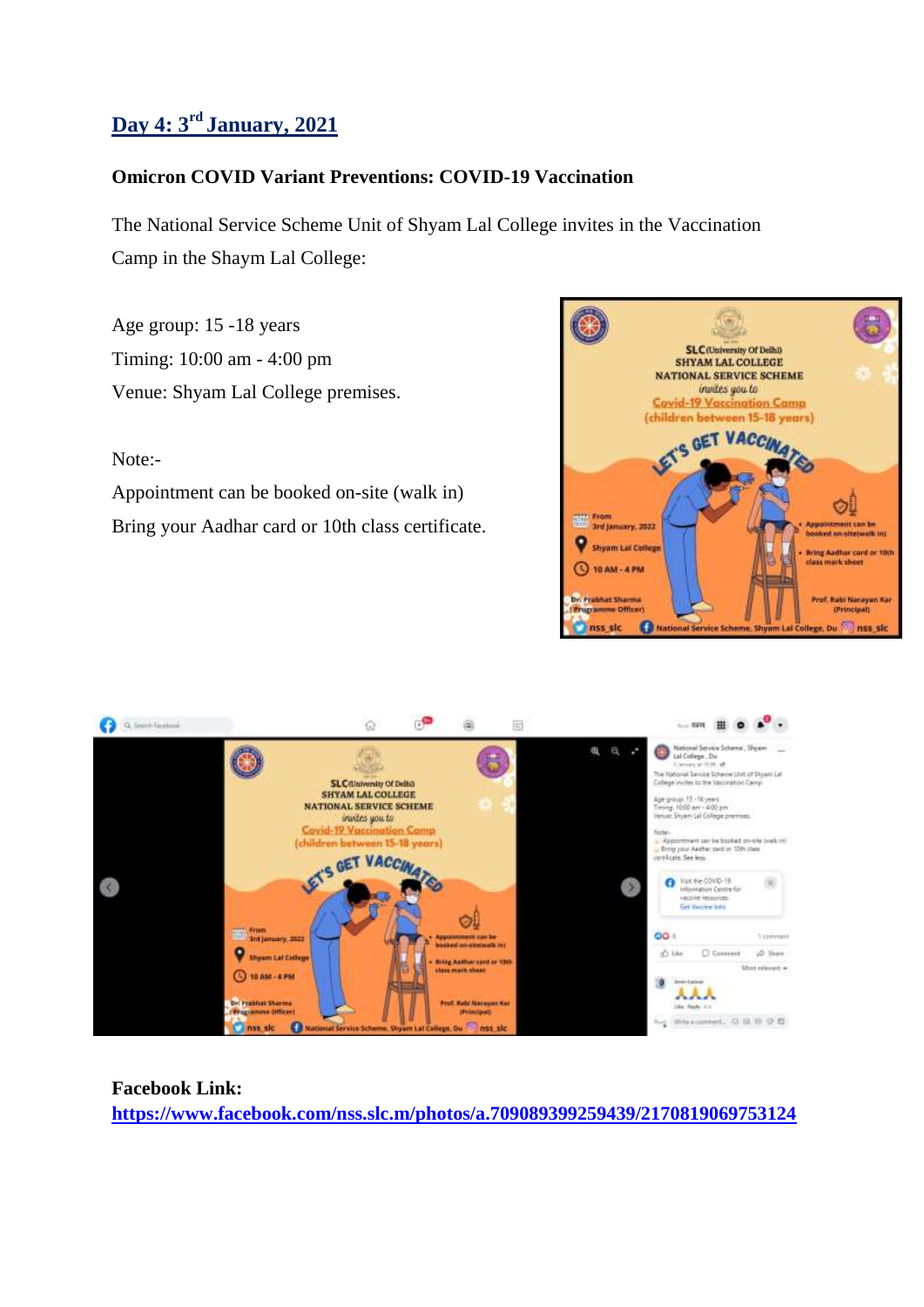# **Day 5: 4thJanuary, 2021**

### **Omicron COVID Variant Preventions: "Do Gaz ki Duri, Mask Hain Zaruri"**

### WHEN WEARING THE FACE COVER

- 1.Wash your hands before wearing it.
- 2.Change the face cover when it becomes damp or humid.
- 3. Never reuse without washing it.
- 4.Never share the face cover.





#### **Facebook Link:**

**<https://www.facebook.com/nss.slc.m/photos/a.709089399259439/2171449736356724>**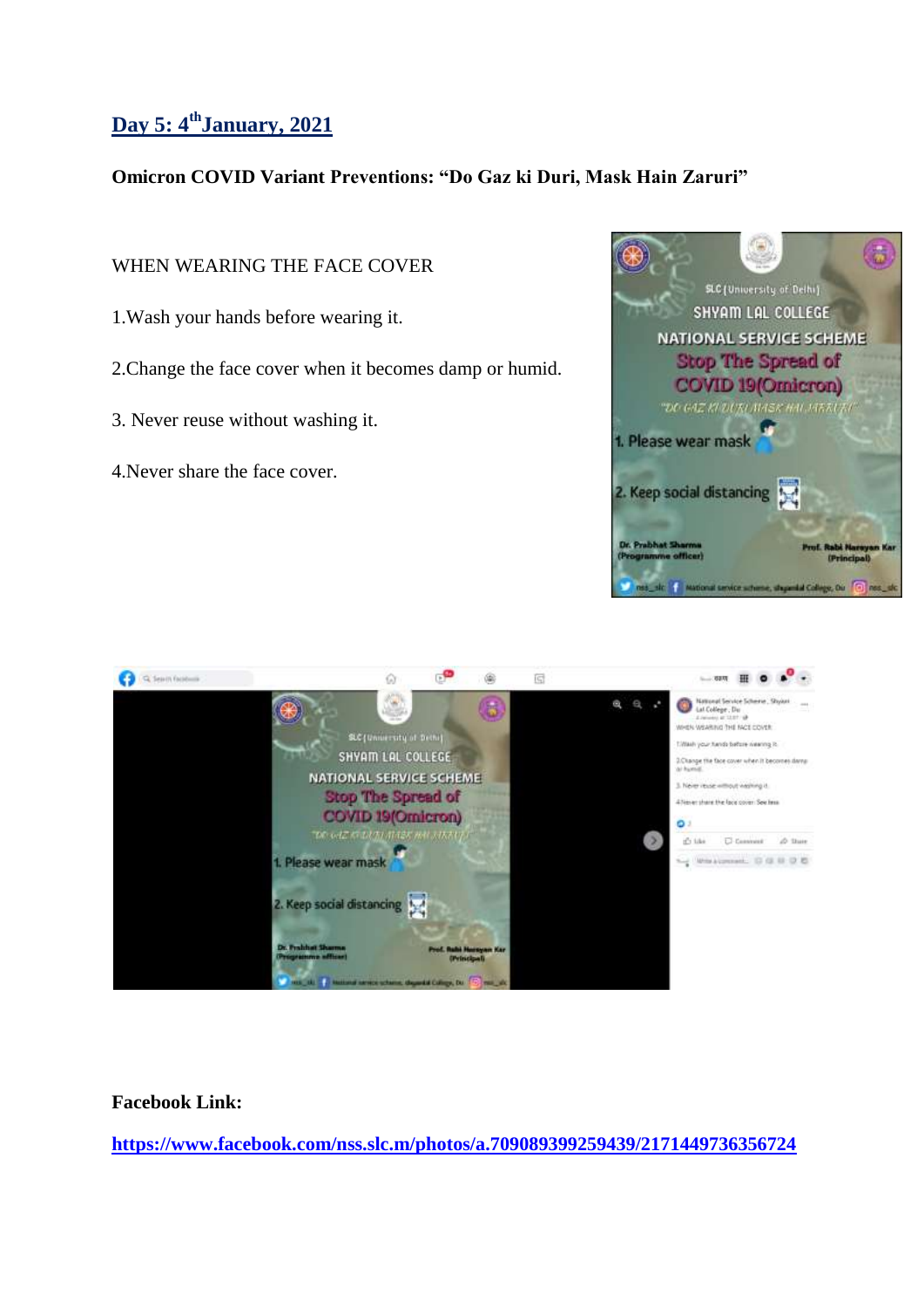## **Day 6: 5thJanuary, 2021**

#### **Omicron COVID Variant Preventions: Awareness Video Message**

Awareness and discipline have to be the strength of Indians in the fight against the Omicron variant of coronavirus, Prime Minister Narendra Modi said in his monthly radio broadcast to the nation.

Although scientists are constantly studying the new variant and the government is working on their suggestions, it is the effort of citizens that is crucial to defeat the global pandemic.

"We have to remember that a new variant of Corona has already knocked on our doors," he said. "In such a situation, self-awareness and self-discipline are our strength in the fight against this variant of Corona. Only our collective strength will defeat corona, and it is with this very sense of responsibility we have to enter into 2022." India will start vaccinating children aged 15 and above from 3 January, and there will an additional jab for fully inoculated frontline health workers and senior citizens from 10 January, the Prime Minister had announced on a televised address on Saturday.